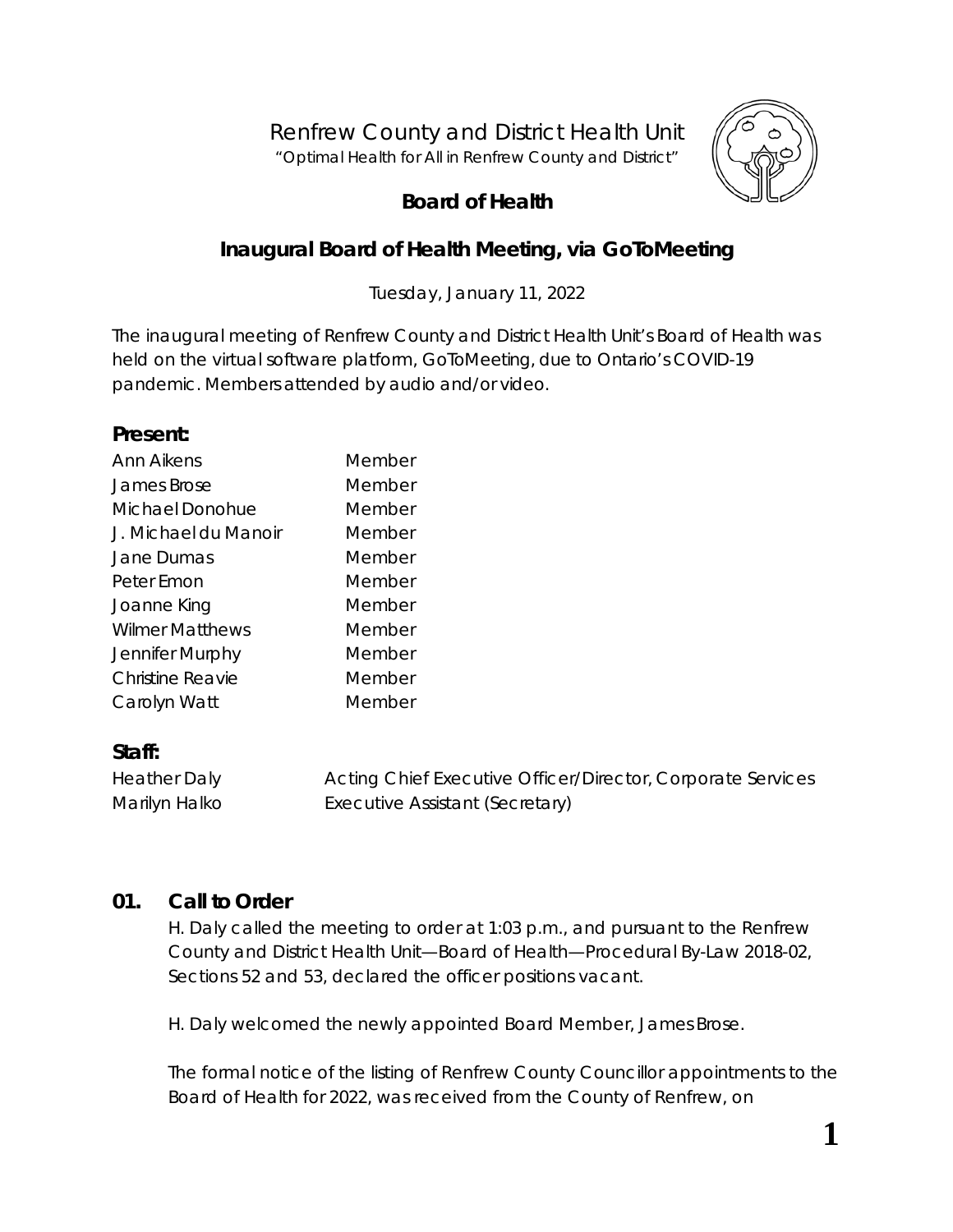December 15, 2021. The three documents received from the County of Renfrew will be included under correspondence in the meeting materials at the upcoming Regular Board meeting scheduled for Tuesday, January 25, 2022.

### **02. Agenda Approval**

The agenda was approved as presented.

### **Resolution: #1 IBoH 2022-Jan-11**

Moved by C. Reavie; seconded by J. Dumas; be it resolved that the agenda for the Inaugural Board of Health be approved, as presented.

Carried

### **03. Declarations of Conflict of Interest**

There were no declarations of conflict of interest.

### **04. Board Elections**

#### a. Elect Chair

Pursuant to Section 52 and 53 of the Procedural By-law, H. Daly presided over the election of the Chair of the Board of Health for 2022.

H. Daly called for nominations for Chair.

W. Matthews nominated A. Aikens for election to the position of the Chair of the Board of Health. J. Dumas seconded the nomination.

H. Daly asked A. Aikens if she was willing to be nominated.

A. Aikens confirmed interest in being nominated.

- 1. H. Daly called for further nominations.
- 2. H. Daly called for further nominations.
- 3. H. Daly called for further nominations.

There were no further nominations.

H. Daly declared that Ann Aikens was acclaimed as the Chair of the Board of Health.

Chair Aikens presided over the remainder of the Inaugural Board of Health meeting.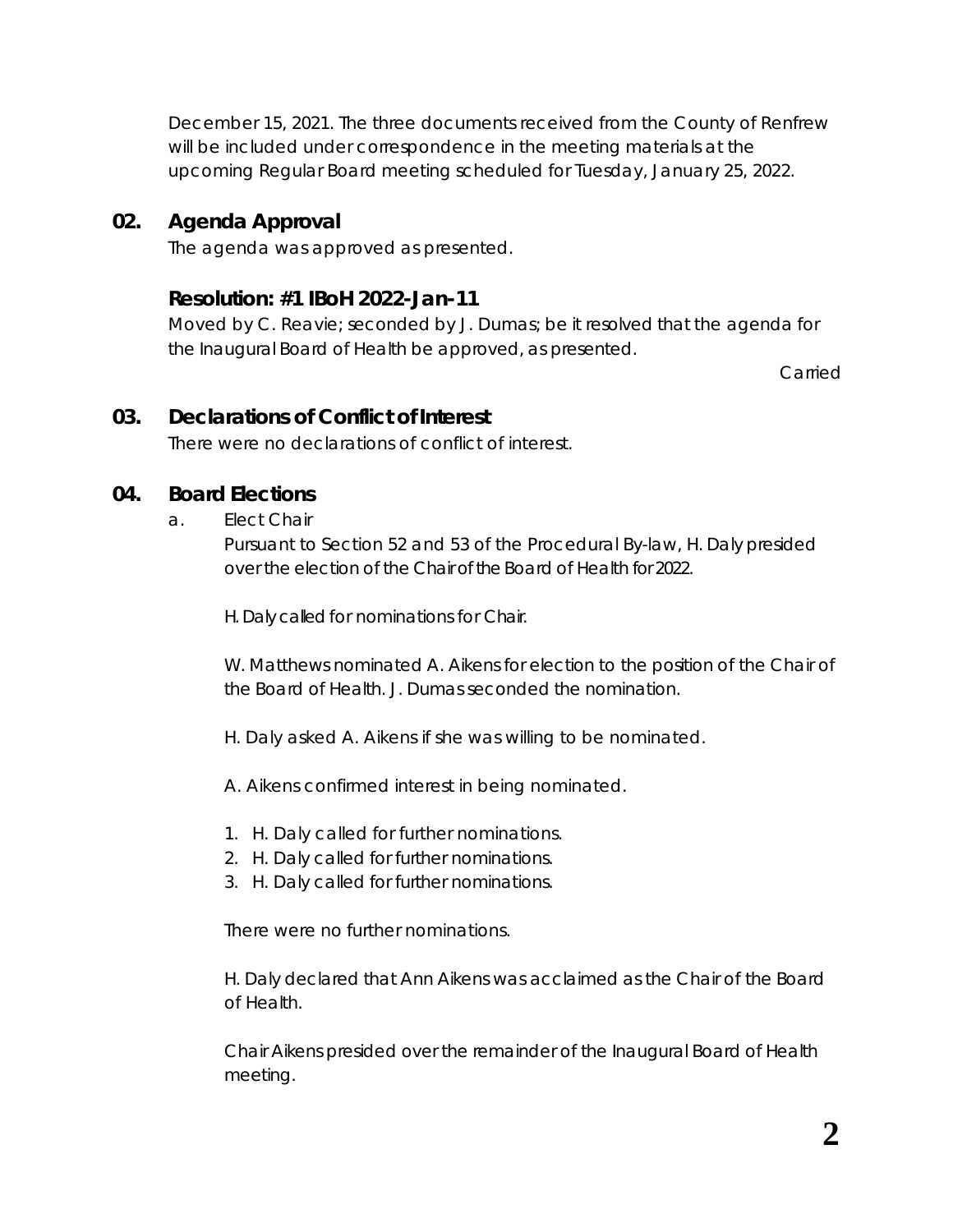b. Elect Vice-Chair

A. Aikens called for nominations for the position of the Vice-Chair of the Board of Health.

C. Watt nominated C. Reavie for election to the position of Vice-Chair of the Board of Health. J. King seconded the nomination.

A. Aikens asked C. Reavie if she was willing to be nominated.

C. Reavie confirmed interest in being nominated.

- 1. A. Aikens called for further nominations.
- 2. A. Aikens called for further nominations.

M. Donohue nominated P. Emon for election to the position of Vice-Chair of the Board of Health. J. Murphy seconded the nomination.

A. Aikens asked P. Emon if he was willing to be nominated.

P. Emon confirmed interest in being nominated.

- 1. A. Aikens called for further nominations.
- 2. A. Aikens called for further nominations.
- 3. A. Aikens called for further nominations.

There were no further nominations.

After receiving the names of the two nominees for the Board of Health Vice-Chair, the Secretary prepared a secret voting ballot on the virtual platform—*Survey Monkey*. Due to technical issues, the transmission was unsuccessful.

# **Resolution: #2 IBoH 2022-Jan-11**

Moved by P. Emon; seconded by C. Reavie; be it resolved that the Board email their vote for Vice-Chair to the Secretary, due to technical issues with Survey Monkey.

Carried

All Board Members emailed their vote, for the Vice-Chair, to the Secretary. The Secretary tallied and announced the results: C. Reavie—six votes, P. Emon—five votes.

A. Aikens declared C. Reavie elected as the Vice-Chair of the Board of Health.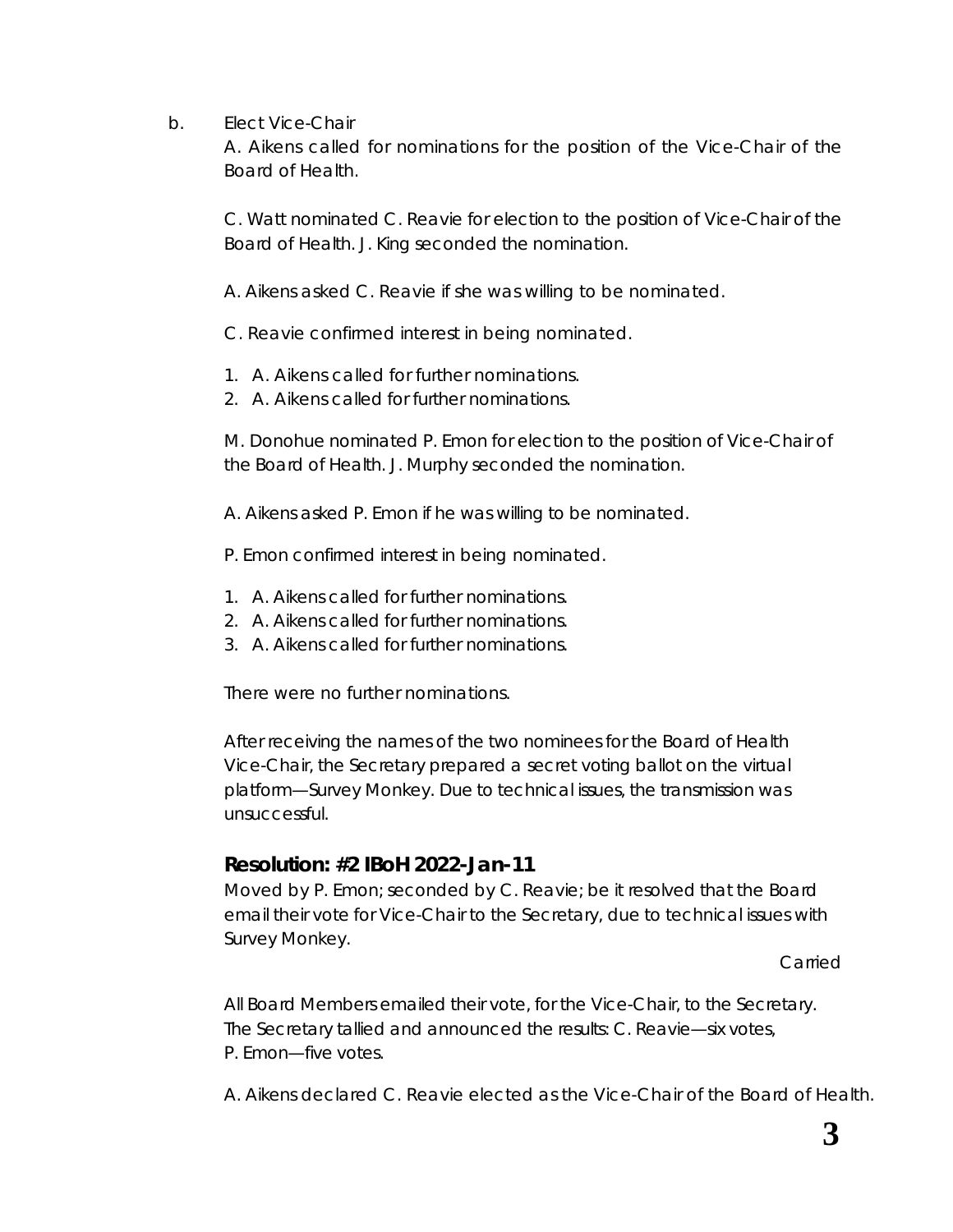### **05. Striking Committee**

- a. Appointment of Striking Committee
	- Chair Aikens appointed the following Board Members to the Striking Committee: C. Reavie, and C. Watt. The Chair also joined the appointees as a member of the Committee.

As Vice-Chair, C. Reavie assumed the role of Chair for the Striking Committee.

At 1:30 p.m., the IBoH meeting recessed for half an hour.

The meeting resumed at 2:00 p.m.

b. Report of the Striking Committee C. Reavie presented the *[Striking Committee Board Report](https://www.rcdhu.com/wp-content/uploads/2022/01/Striking-Committee-Board-Report-2022-Jan-11-CR.pdf)*.

# **Resolution: #3 IBoH 2022-Jan-11**

Moved by P. Emon; seconded by J. King; be it resolved that the Board approve the Striking Committee Board Report, as presented.

| Yes | <b>Name of Board Member</b> | <b>No</b> |
|-----|-----------------------------|-----------|
| ✓   | Aikens, Ann                 |           |
|     | Brose, James                |           |
|     | Donohue, Michael            |           |
|     | du Manoir, J. Michael       |           |
|     | Dumas, Jane                 |           |
|     | Emon, Peter                 |           |
|     | King, Joanne                |           |
|     | Matthews, Wilmer            |           |
|     | Murphy, Jennifer            |           |
|     | Reavie, Christine           |           |
|     | Watt, Carolyn               |           |
| 8   | Totals                      |           |

### **Recorded Vote**

| Carried by: 8-3 |
|-----------------|
| Defeated by:    |
|                 |